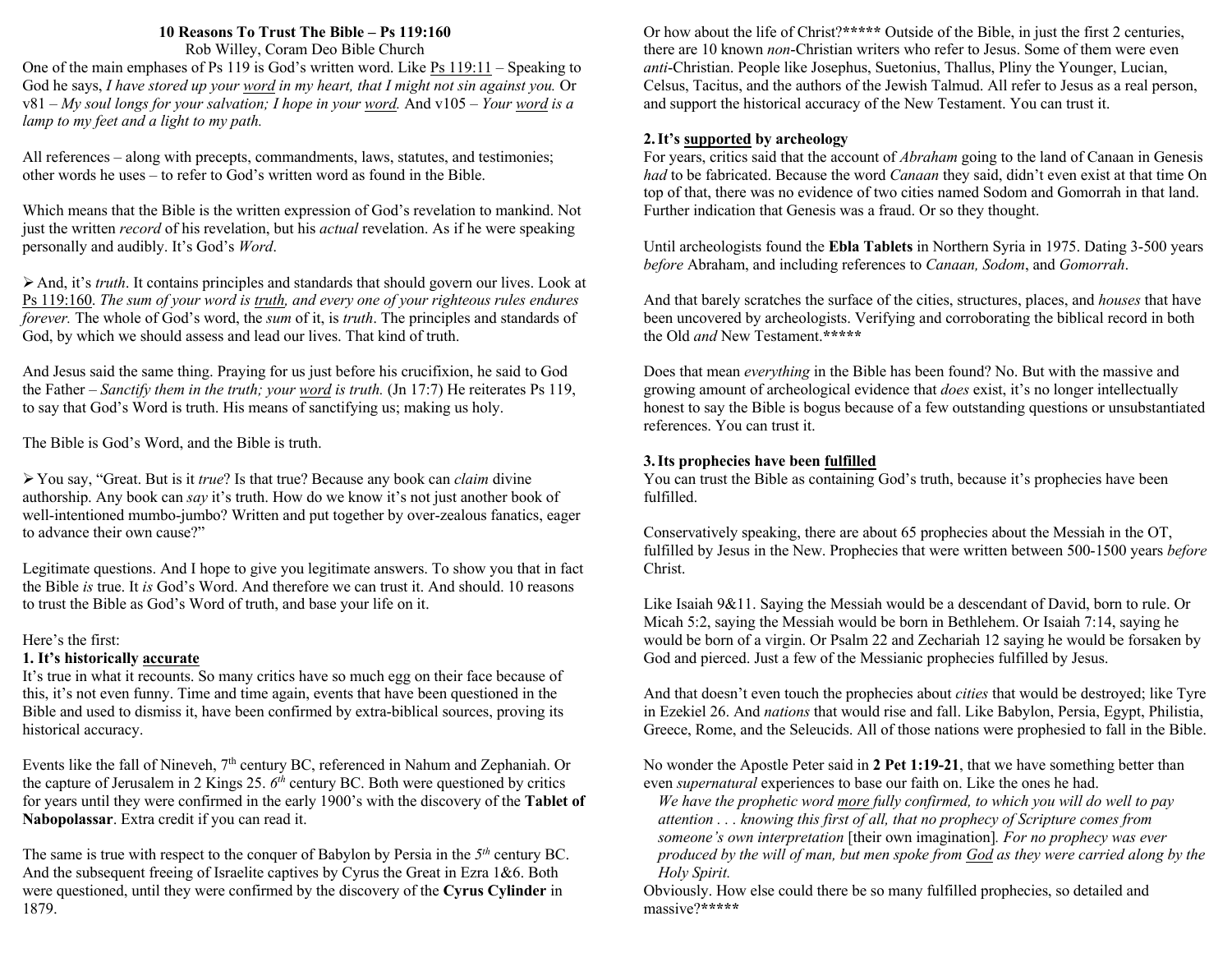It's another reason to trust God's Word. It's prophecies have been fulfilled.

## **4. It's written by eye-witnesses**

Eyewitnesses whose accounts and details are verifiable.

If someone wrote a book about your hometown back in 1980, and they correctly described your town's politicians, laws, industry, weather patterns, local slang, roads, geography, churches, hotels, statues, and the depth of the water in your harbor or marina; wouldn't you think they were telling the truth about *other* things?

And if they claimed to have *visited* your town in that year, and interviewed several *people* you knew, wouldn't you think they were actually *there*? Eyewitnesses themselves?

Of course you would. Because only eyewitnesses can *provide* that kind of detail. Only eyewitnesses *would* provide that kind of detail. Otherwise they would be exposed as frauds. Making things up.

 $\triangleright$  That's the type of testimony we have in the Bible – writers who claim to be eyewitnesses, and whose detail backs it up. Details that were easily verified or commonly known at the time of writing.

Like the glow of Moses' face after being with God on Mt Sinai. It was easily verifiable. Or the graphic descriptions of *sin* among the people, from prophets like Isaiah and Jeremiah. Or the meticulous descriptions of Luke in describing the travels of the Apostle Paul.

Fabricated accounts don't *include* those kinds of verifiable details. Because they're either not *written* by eyewitnesses, or their "facts" can be easily checked and exposed as frauds.

Not the Bible. You can trust it. Because it was written by eyewitnesses.

# **5. Its message is consistent**

If I asked you to go out and compile a book:

Written by 40 different people . . .

From 3 different countries and cultures and languages . . .

- Engaged in widely different walks of life like fisherman, priests, shepherds, kings, tentmakers, tax collectors, scribes, and prophets . . .
- And those people had to have lived over a span of 1600 years . . .
- And agree on all the ethical, spiritual, and social issues of life without any collusion . . . And their writings had to connect via a common thread of supernatural purpose and intervention . . .

If I asked you to put that together, you couldn't do it.

But that's the Bible. And it's consistent.

The fact that the Bible has unity and consistency despite the obvious differences in authorship, content, style, and perspective – is a powerful reason for trusting it as God's Word, and basing your life on its truth. Its message is consistent.

# **6. Its content is honest**

It's not sanitized or cleaned up. Nor is there *embellishment* of the events; like we see in other religious writings of that day. It's just the honest, straightforward account of the truth.

For instance, if you were inventing a new religion, you'd never include embarrassing *facts* about yourself; like the biblical writers do. Sometimes pointing out that they didn't understand something plain and simple. Other times portraying themselves as uncaring; like when the Apostles told the little kids to stay away from Jesus. And a few times they described themselves as cowardly; deserting Jesus and denying him. You wouldn't *do* that if you were inventing a religion.

Nor would you portray your *leader* as being thought of as a drunkard or madman. Let alone not believed by his own *family*. Those aren't good ways to gain a following or exert influence.

And you certainly wouldn't describe God's chosen people of old, as caught up in a cycle of sin and punishment. That doesn't reflect too well on his choice.

ØBut the Bible does *all* of that. Its content is honest. Complete with uncomfortable accounts of *bloodshed* that are hard on our sensibilities. And divergent details that are hard to reconcile. Like in the Gospels where Matthew refers to *one* angel at the tomb, and John mentions two.

Anybody making up a religion would have conferred with one another or *edited* one of the accounts; so as not to cast any *doubt* on what you were saying. Not the Bible. Its content is honest; raw. And for that, you can trust it.

# **7. Its text is reliable**

For 4 main reasons. First, it's . . .

• **Accurately quoted** – Time and again, Jesus and the Apostolic writers accurately quoted the Old Testament. Confirming the reliability of both. If the New Testament misquoted the Old, or significantly changed it, it would call one or the other into question.

Second, the text was . . .

# • **Carefully scrutinized**

Like the Psalms, that were grouped together into 5 separate books. Based on the course of David's life and the similarity of themes. God's people of old, scrutinized it.

And the New Testament was scrutinized by the early church. Based on 4 criteria to determine if it was inspired: authorship, agreement, authority, and acceptance. If a letter or book didn't meet those criteria, it wasn't accepted as God's Word.

It had to be *authored* by an apostle, or written under apostolic oversight. Like the Gospel of Mark under Peter's oversight. They scrutinized the authorship.

Second, they scrutinized its *agreement*. Or lack thereof. The text had to agree with sound doctrine as taught by the *other* apostles and prophets. If it didn't, they didn't accept it.

Third, they scrutinized its *authority*. Did it speak with inherent power to change lives?